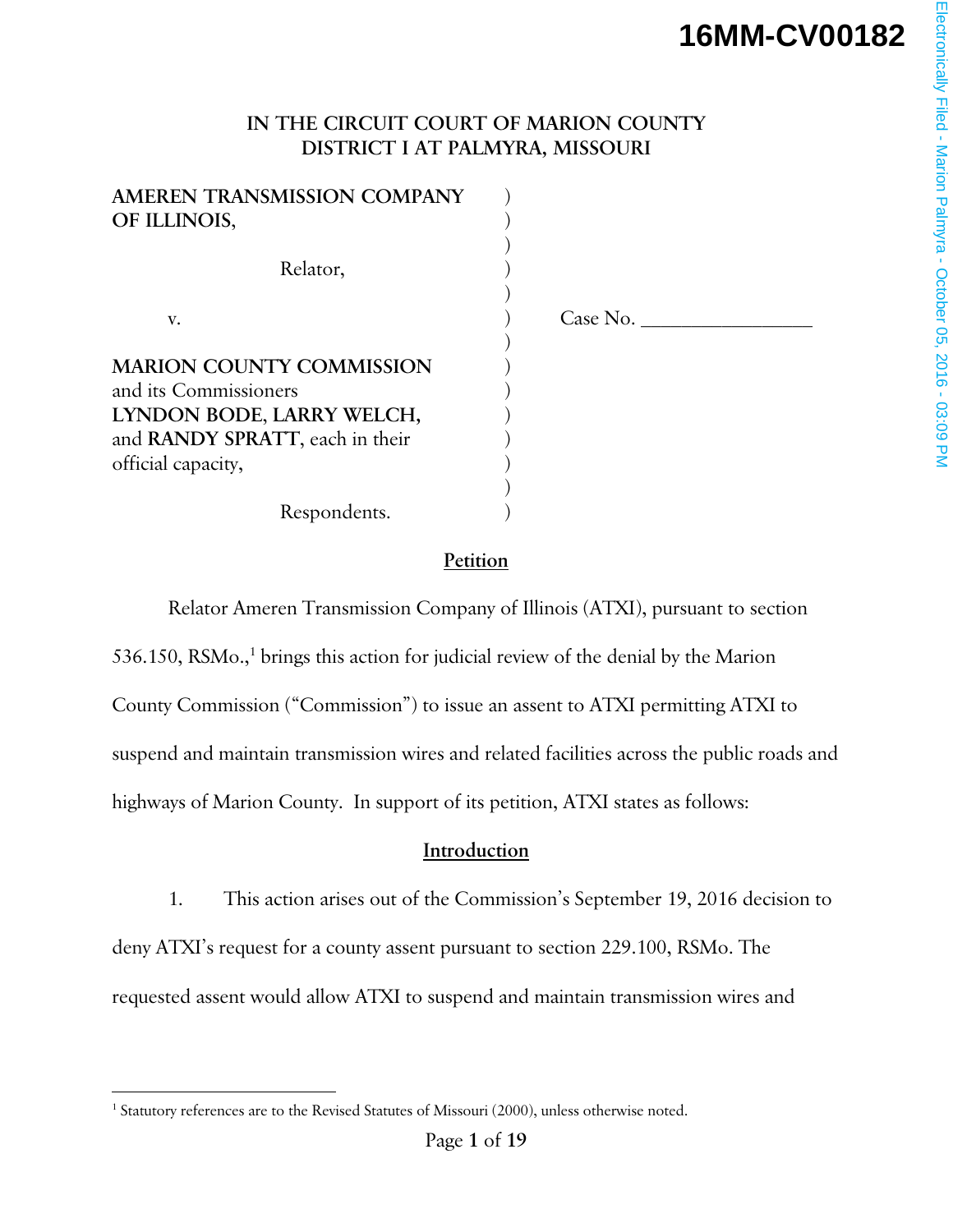related facilities across the public roads or highways of Marion County for the Mark Twain Transmission Line Project.

 2. The Mark Twain Transmission Line Project is a 345-kV electric transmission line approximately 95 miles in length and running generally from a switching station near Palmyra, Missouri, and extending through Marion, Shelby, Knox and Adair counties to a new substation located near Kirksville, Missouri (the Zachary Substation), and then proceeding north through Schuyler County, Missouri, to a connection point on the Iowa border. The project also involves a 2.2-mile 161-kV connector line from the Zachary Substation to Ameren Missouri's existing Adair Substation.

 3. On April 27, 2016, the Missouri Public Service Commission ("PSC") granted a Certificate of Convenience and Necessity to ATXI, recognizing that the Mark Twain Transmission Line Project is in the public interest and authorizing ATXI to construct an electric transmission line in northeast Missouri and, specifically, in Marion County, subject to all affected counties granting ATXI an assent under section 229.100, RSMo.

 4. The Commission's denial of ATXI's request for an assent was unlawful, arbitrary, capricious, unreasonable, and an abuse of discretion.

 5. This Court must remedy the Commission's wrongful denial of an assent to ATXI by mandating that the Commission grant ATXI an assent allowing ATXI to hang or suspend transmission wires and related facilities over Marion County roads and highways.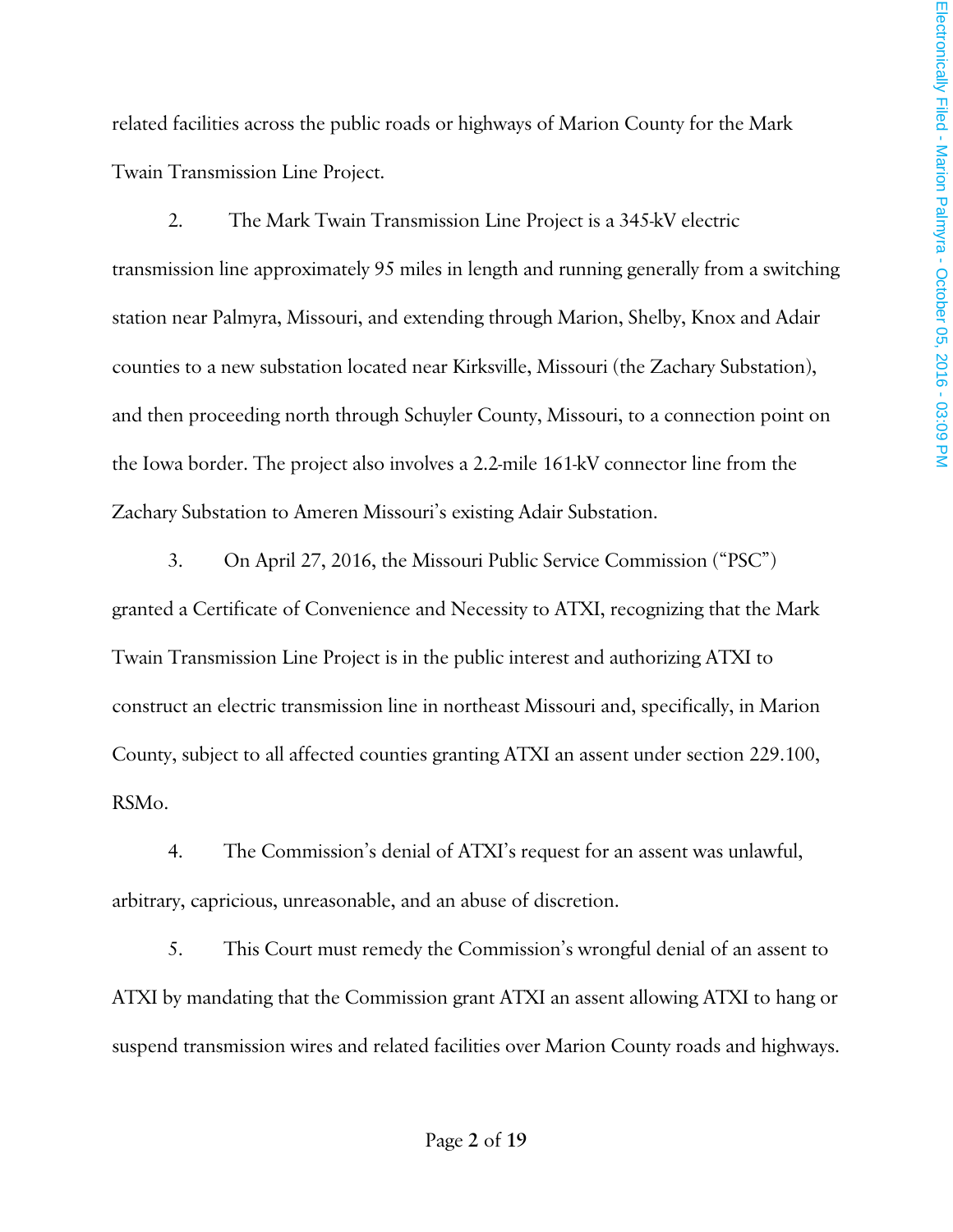#### **Parties**

6. Relator ATXI is a corporation organized under the laws of Illinois with its principal office at 1901 Chouteau Avenue, St. Louis, Missouri. ATXI is duly authorized to conduct business in Missouri. ATXI constructs and maintains interstate electric transmission lines under the jurisdiction of the Federal Energy Regulatory Commission ("FERC") and, in Missouri, the PSC.

7. Respondent Marion County Commission is a public governmental body organized under Chapter 49 of the Missouri Revised Statutes, with its principal place of business at 100 South Main Street, Suite 107, Palmyra, Marion County, Missouri.

8. Respondent Lyndon Bode is and was at all relevant times the Presiding Commissioner of the Commission and is being sued in his official capacity. Commissioner Bode may be served with process at 100 South Main Street, Suite 107, Palmyra, Marion County, Missouri.

9. Respondent Larry Welch is and was at all relevant times the Eastern District Associate Commissioner of the Commission and is being sued in his official capacity. Commissioner Welch may be served with process at 100 South Main Street, Suite 107, Palmyra, Marion County, Missouri.

10. Respondent Randy Spratt is and was at all relevant times the Western District Associate Commissioner of the Commission and is being sued in his official capacity. Commissioner Spratt may be served with process at 100 South Main Street, Suite 107, Palmyra, Marion County, Missouri.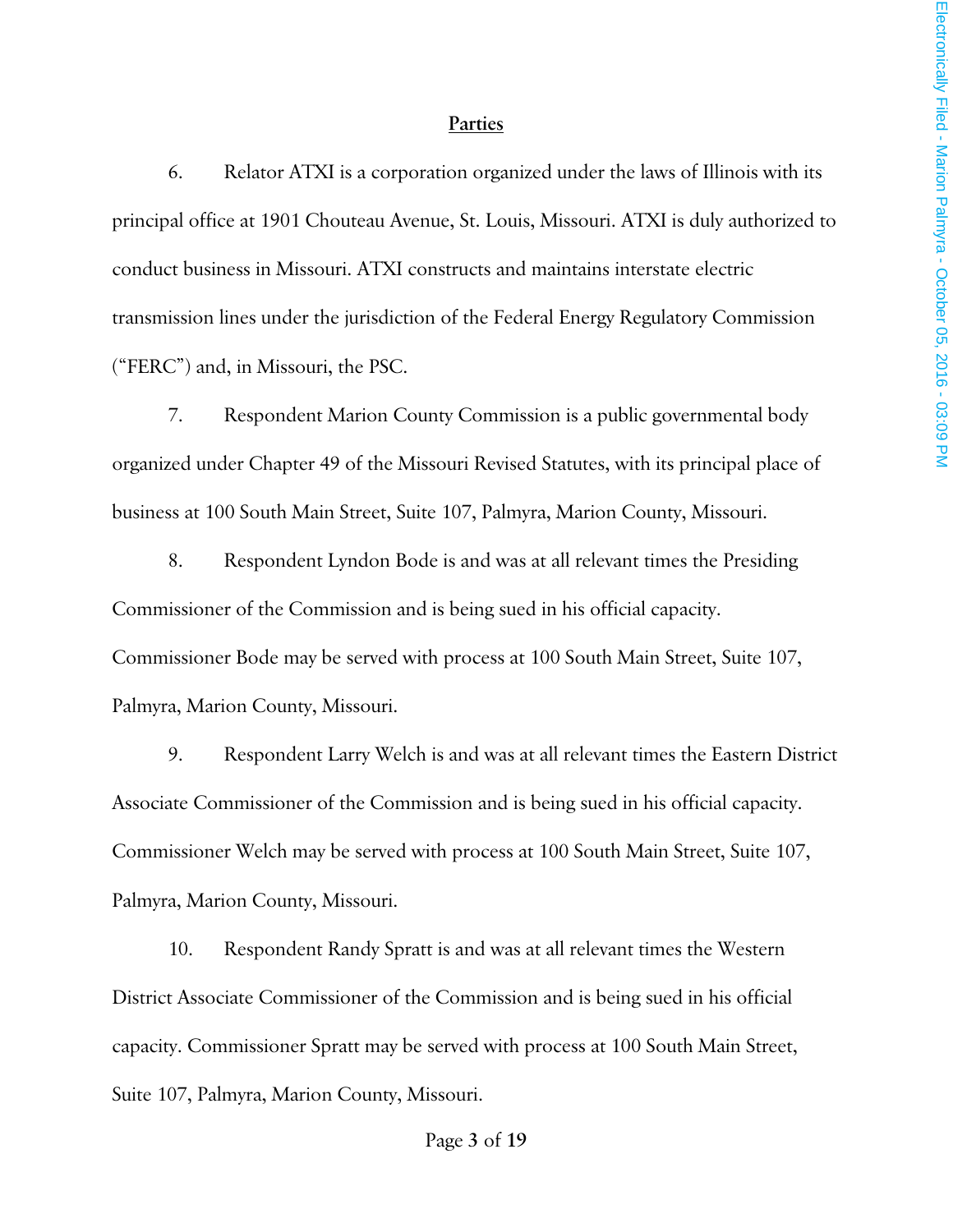#### **Jurisdiction and Venue**

 11. This Court has jurisdiction over this action pursuant to sections 49.230 and 536.150, RSMo. and Art. V, § 18 of the Missouri Constitution.

 12. Venue is proper in this Court because the Commission and the property at issue are located in Marion County.

#### **Statement of Facts**

*The Mark Twain Transmission Line Project*

 13. The Mark Twain Transmission Line Project ("Mark Twain") consists of approximately 95 miles of new 345-kV electric transmission line, a 2.2-mile 161-kV connector line and a substation in northeast Missouri. The 345-kV transmission line is routed from the Maywood Switching Station near Palmyra, Missouri, through Marion, Shelby, Knox and Adair counties to the new Zachary Substation, located near Kirksville, Missouri. The line then continues north through Adair and Schuyler counties to the Iowa border. The 345-kV transmission line will primarily consist of single-shaft, self-supported steel poles, 90-130 feet in height, within a 150-foot permanent right-of-way corridor. The 2.2 mile 161-kV line will connect the Zachary Substation with the existing Adair Substation. Right-of-way along this section will generally be 100 feet in width.

 14. Mark Twain is the result of a study conducted by the Midcontinent Independent System Operator, Inc. ("MISO"), an independent, not-for-profit, and FERCapproved Regional Transmission Organization responsible for regional transmission planning, reliability assurance and managing competitive electricity markets across all or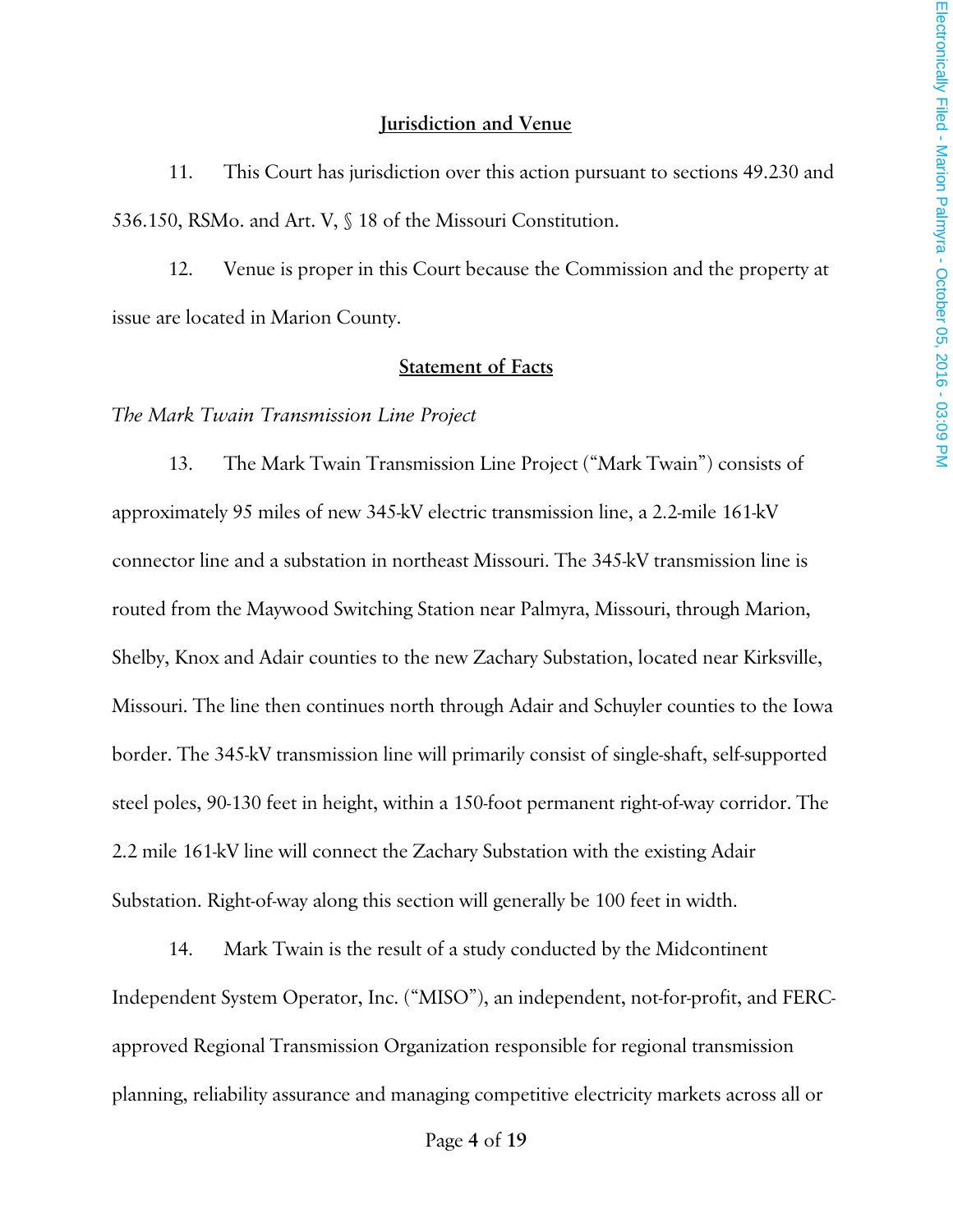parts of 15 states, including a significant portion of Missouri, including that part of Missouri where Mark Twain is to be constructed. Mark Twain is one of the transmission projects identified by MISO in 2011 as necessary to increase overall reliability and efficiency of the regional transmission grid, meet public policy demands for renewable energy, and provide economic benefits in excess of costs.

 15. Route selection for the 95-mile long Project was a year-long process that involved the selection of various route alternatives, consideration of public input through open houses, questionnaires and on-line comments, and consideration of several factors (including, for example, avoidance of residential areas and minimization of impacts to natural resources and the environment, etc.). The final route was selected because it would minimize the overall social and environmental impacts of Mark Twain while providing a reasonable and economical route for design and construction.

### *The PSC: Mark Twain is in the Public Interest of Missourians*

16. On May 29, 2015, ATXI applied to the PSC for a Certificate of Convenience and Necessity ("CCN") to build Mark Twain. Parties to that CCN proceeding included the Office of Public Counsel, charged with representing the public and the interests of utility customers in proceedings before the PSC, and Neighbors United Against Ameren's Power Line ("Neighbors United"), a citizens group organized to oppose Mark Twain.

17. The PSC held an evidentiary hearing on January 25-29, 2016, at which time all parties presented evidence on whether Mark Twain was "necessary or convenient for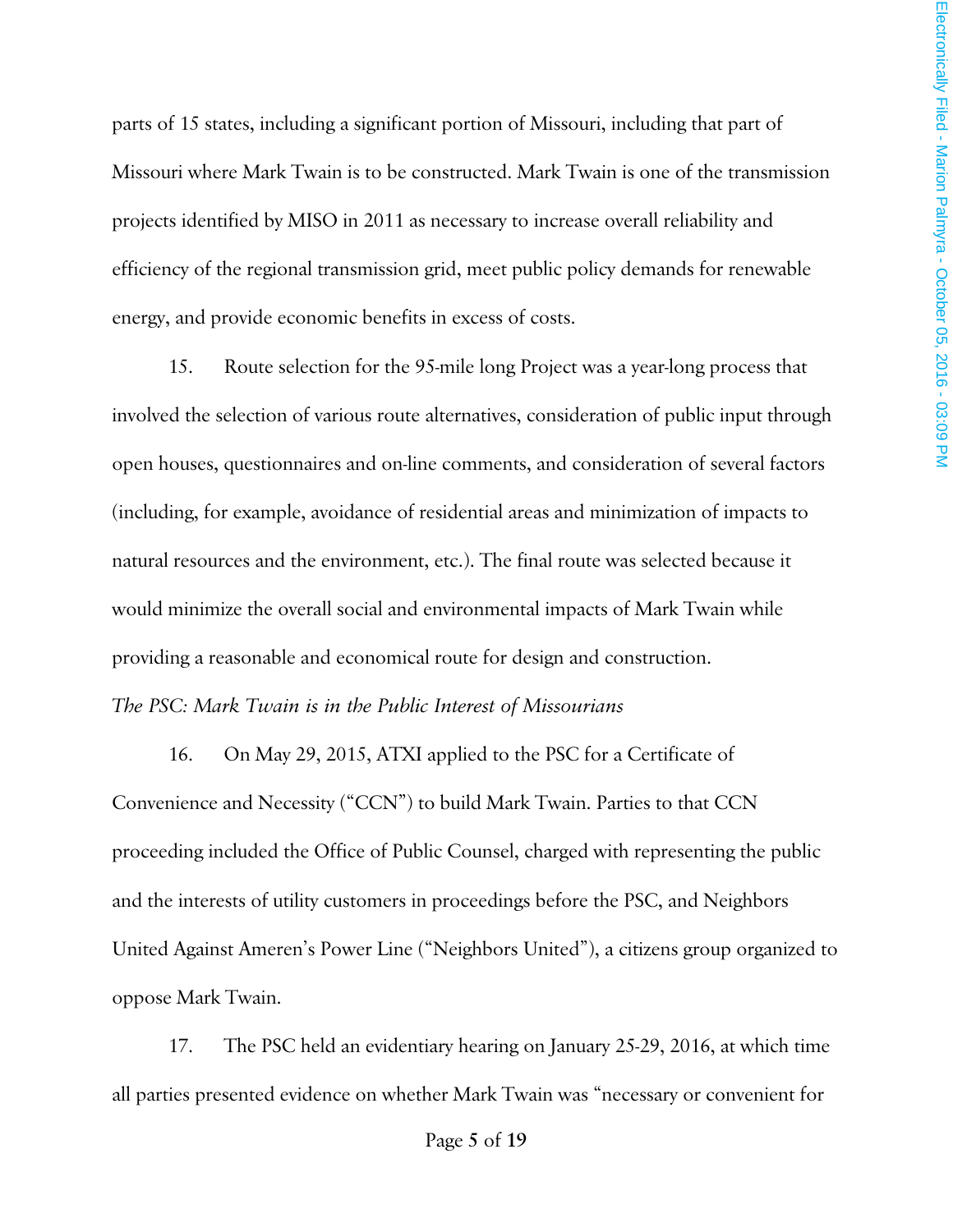the public service" within the meaning of that phrase in section 393.170, RSMo. At hearing, the PSC heard testimony from experts on the reliability concerns to be addressed by Mark Twain, the local and regional operational and economic benefits of the Project, route selection, its effect on agricultural operations, human health and the environment, and the construction and operation of Mark Twain.

 18. Following the hearing, the PSC found that ATXI was a public utility and had demonstrated it was entitled to a CCN for Mark Twain, in part because the public interest would be served by its construction—notably, that Missouri ratepayers would benefit from Mark Twain. The PSC specifically determined that Mark Twain was in the public interest because it would promote grid reliability, relieve congestion, promote the use of renewable energy to meet statutory mandates, meet local load-serving needs, and provide downward pressure on customer rates.

 19. Based upon evidence presented at the hearing, the PSC also determined that Mark Twain did not generate electromagnetic field ("EMF") levels that would pose a threat to human health or the environment, that Mark Twain's route properly considered environmental concerns and areas where Amish and Mennonite communities were located, that the Project's impact on farming operations during both its construction and operation was minimal, and that any loss in fair market value of property due to a transmission line easement was something properly considered in the appraisal process in any necessary condemnation cases.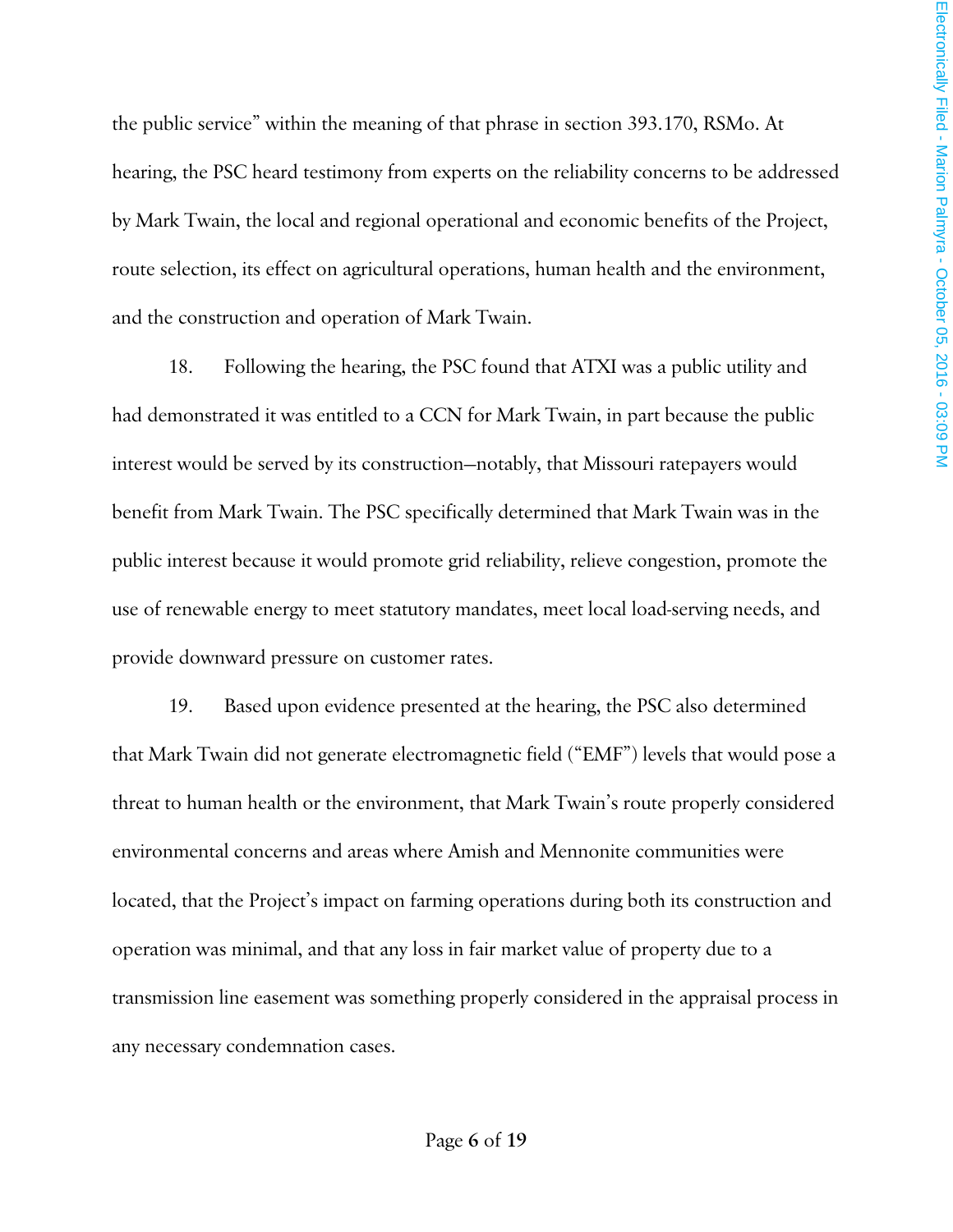20. In its April 27, 2016 Report & Order, the PSC granted ATXI a CCN for

Mark Twain contingent upon ATXI providing certified copies of county assents under

section 229.100, RSMo. for the Project in the five affected counties—Marion, Shelby,

Knox, Adair and Schuyler, along with certain other conditions.

21. Section 229.100, RSMo., the statutory provision that provides counties

authority to grant assents where a utility does not unreasonably interfere with the use of

county roads, highways and rights-of-way, states:

### Improvements along public roads-location-control.

229.100. No person or persons, association, companies or corporations shall erect poles for the suspension of electric light, or power wires, or lay and maintain pipes, conductors, mains and conduits for any purpose whatever, through, on, under or across the public roads or highways of any county of this state, without first having obtained the assent of the county commission of such county therefor; and no poles shall be erected or such pipes, conductors, mains and conduits be laid or maintained, except under such reasonable rules and regulations as may be prescribed and promulgated by the county highway engineer, with the approval of the county commission.

(RSMo. 1939 § 8573).

# *The Marion County Commission's Pre-Judgment of the Mark Twain Project*

22. At a meeting on November 24, 2014, members of Neighbors United

"voiced concerns such as serious health hazards, decreased property values, not benefits

such as lower utility bills and eminent domain" to the Commission. Without inviting

ATXI to address the concerns raised by Neighbors United, the Commission passed a

resolution opposing Mark Twain "because it has been determined that Ameren of Illinois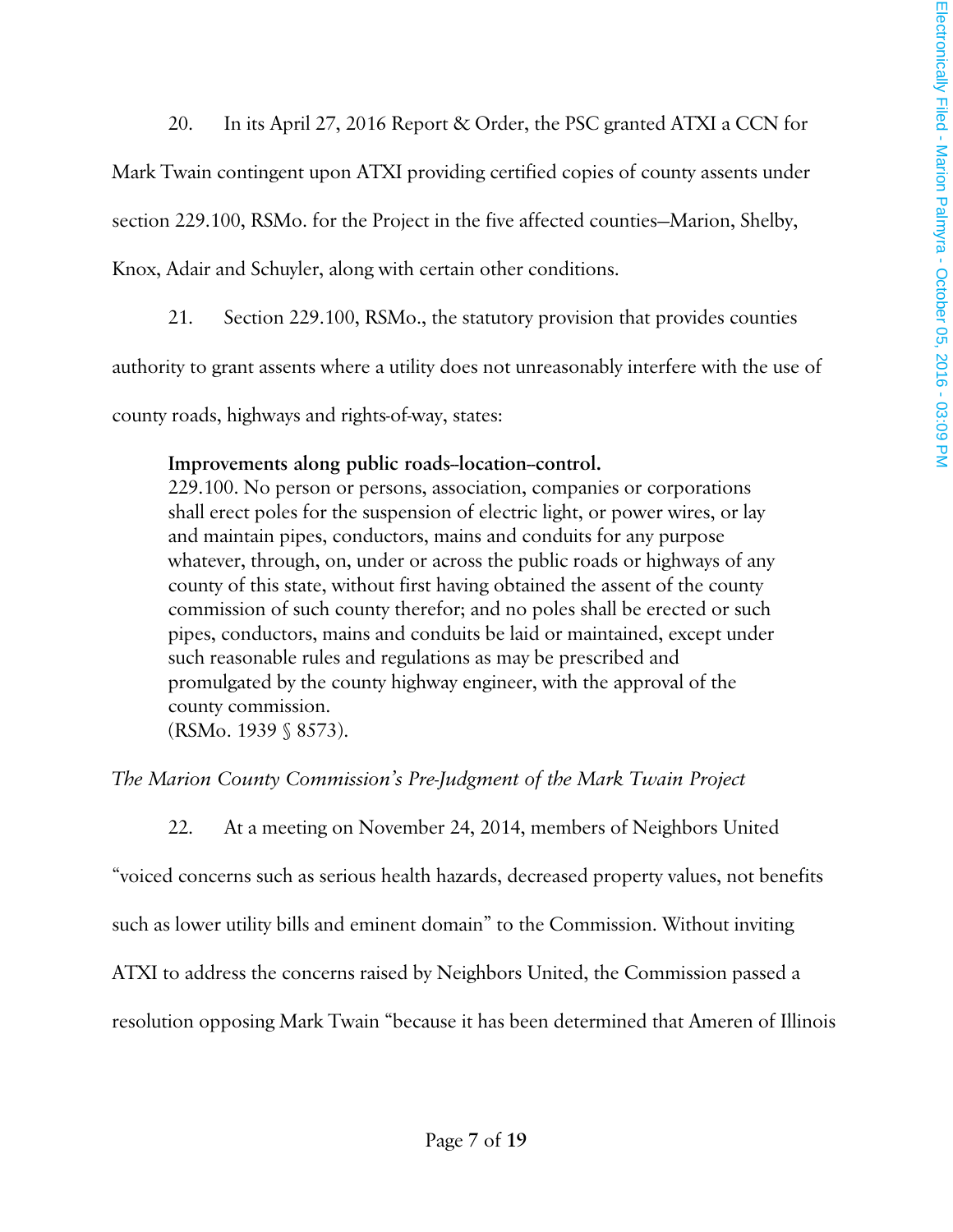(ATX) Mark Twain Transmission Project (MTTP) negatively impacts citizens of Marion County."

23. After ATXI had filed its application for a CCN with the PSC, the Commission sent on June 22, 2015, its November 24, 2014 resolution opposing Mark Twain to the PSC.

24. Moreover, when members of Neighbors United attended a Commission meeting on March 21, 2016, to again voice their opposition to ATXI's transmission line project, the Commission assured the audience that they were still opposed to the Mark Twain project and distributed copies of the November 14, 2014 resolution opposing the Project.

#### *The Commission's Denial of an Assent for Mark* Twain

 25. On or about August 9, 2016, and in order to inform the Commission regarding the specifics of the Project and the benefits that would accrue to Marion County residents and Missouri residents, ATXI provided to each commissioner the PSC's April 27, 2016 Report & Order (which concluded that the evidence did not support the concerns raised by Neighbors United), a copy of section 229.100, RSMo. (the assent statute), a report depicting all county roads to be crossed by Mark Twain, a copy of the line design engineer's testimony from the CCN case regarding the specific design of the transmission line, a copy of ATXI's standards and procedures for construction, repair and maintenance of the Mark Twain right-of-way, and a proposed draft ordinance granting the assent.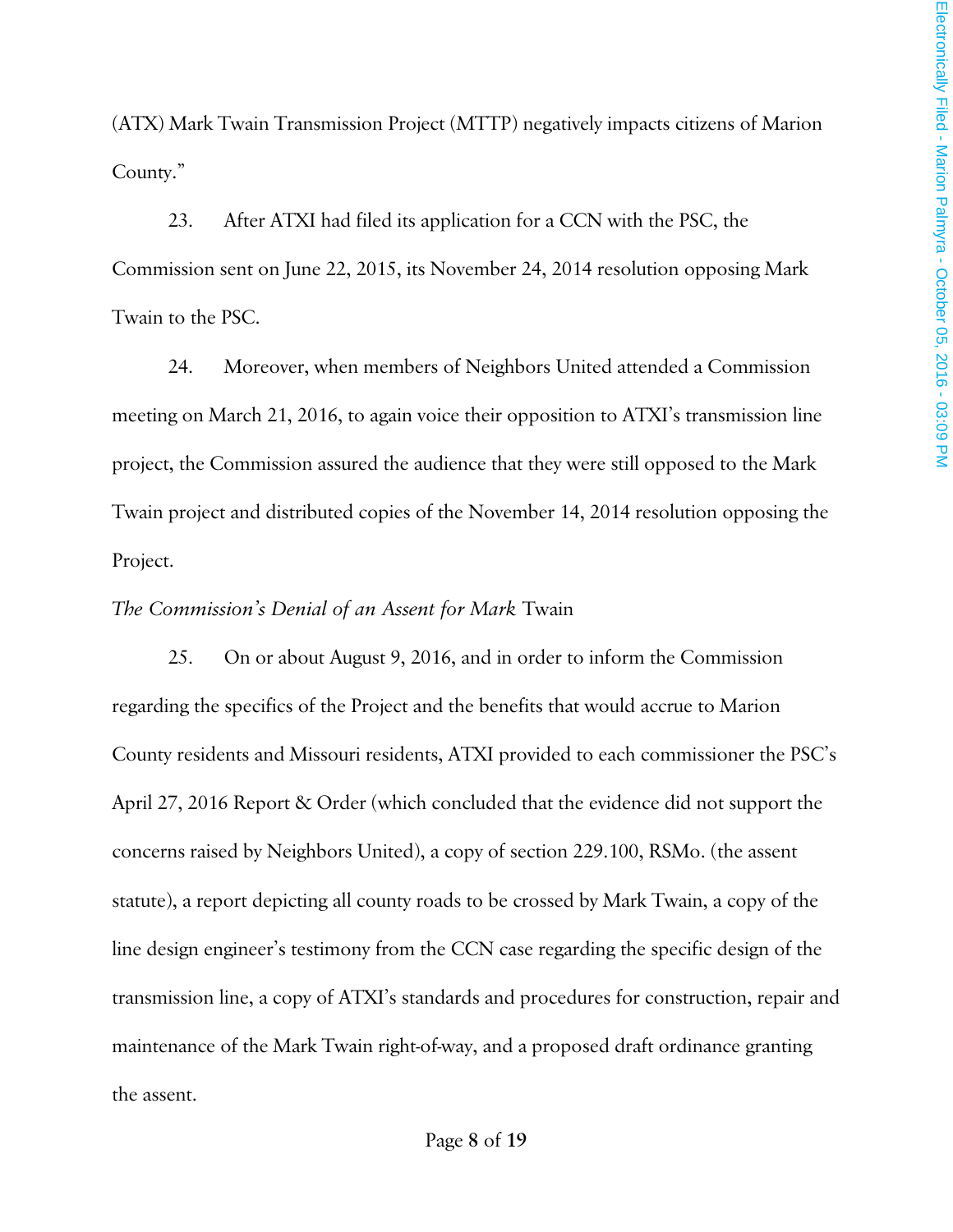26. After ATXI provided these materials to the commissioners, ATXI representatives followed up with each of them to see if additional information was needed so that the commissioners would be fully informed. ATXI also requested individual meetings with the commissioners. Commissioner Bode indicated that he had received the information, needed no additional information, and expressed no concerns related to roads or highway crossing practices of ATXI.

27. On September 19, 2016, ATXI appeared before the Commission to formally request that it be given an assent to maintain wires and related facilities required by Mark Twain across Marion County roads and highways. ATXI's assent request only sought the County's assent to hang or suspend and maintain transmission wires and related facilities above the county roadways and highways and sought no permission to place any poles or other structures within county rights-of-way since all such poles and structures will be located on private land under easements to be obtained for the Project. Moreover, ATXI provided information demonstrating that the design of the Project complied with National Electrical Safety Code and Missouri Department of Transportation crossing requirements and that the public's use of the roadways would not be obstructed or diminished by the suspension of transmission wires and related facilities above county roads and highways.

28. At the time of ATXI's request for an assent for Mark Twain, the Commission had already granted (on February 17, 2015) an assent to ATXI for a related transmission line project—the Illinois Rivers Project—which is also a 345-kV electric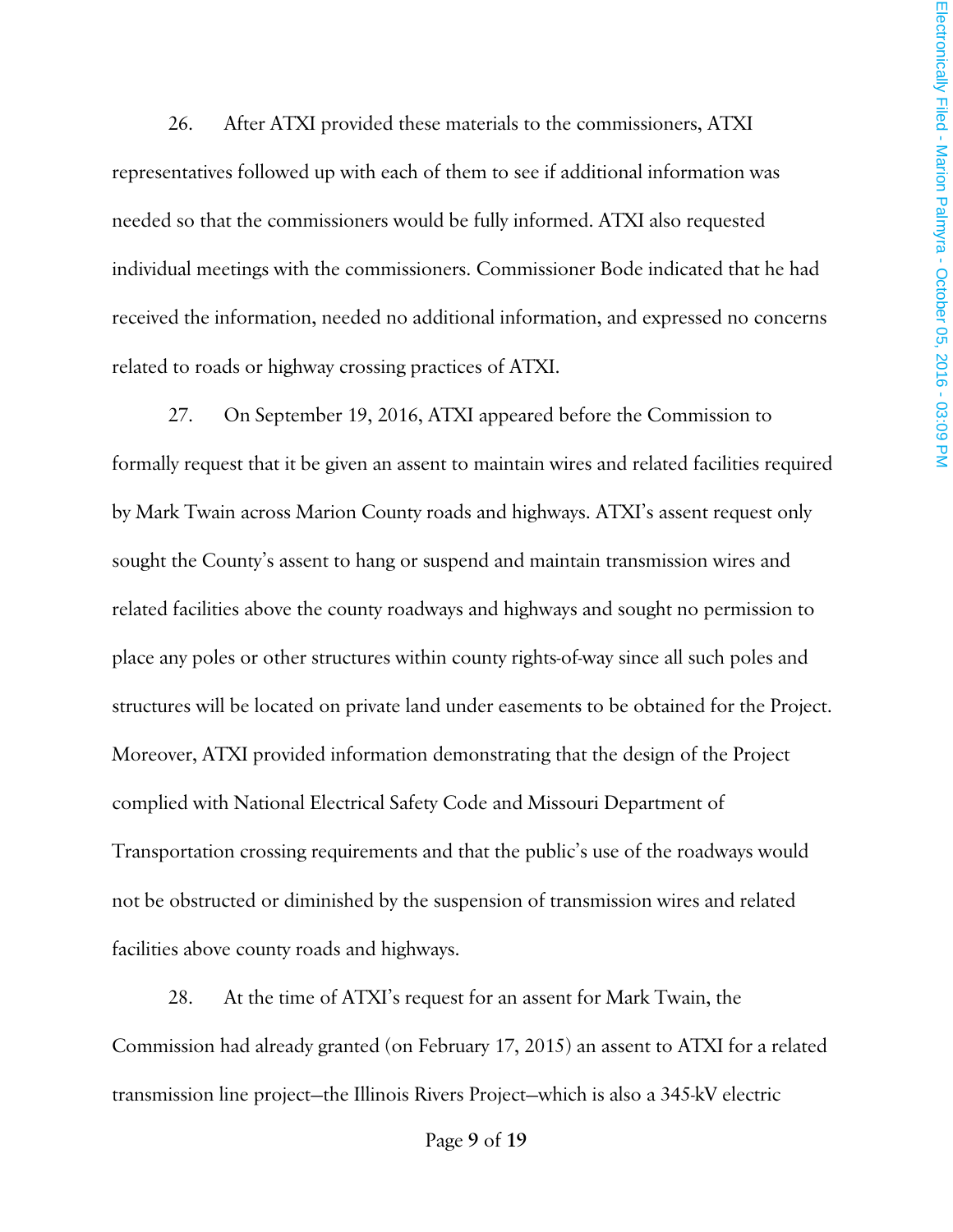transmission line being constructed by ATXI in Marion County. The Illinois Rivers transmission line is to connect to a new switching station to be constructed near Palmyra, Missouri—the same switching station to which the Mark Twain transmission line is to connect. Concerns regarding the effect of the transmission line on health and the human environment or whether there were "too many electrical lines" in Marion County were not concerns voiced by the Commission when it granted the assent to ATXI for the Illinois Rivers Project.

29. Upon information and belief, at the time of ATXI's request, the Commission had granted assents to other utilities, including electric utilities, to hang or suspend and maintain transmission and distribution wires across county roadways and highways—even in instances where poles or similar structures were located in the county right-of-way as long as those lines and related facilities did not obstruct the public's use of these rights-of way prior to the time ATXI's request for an assent was made. Upon information and belief, concerns regarding the effect of the transmission line on health and the human environment, the use of eminent domain, or the effect on agricultural practices were not considered by the Commission when it determined other assent requests.

30. Despite the fact that the Commission acknowledged it had no concerns about ATXI's proposed use of Marion County roads or rights-of-way, the Commission voted on September 19, 2016, to deny ATXI's request, with Commissioners Bode and Spratt voting against the request; Commissioner Welch was absent. Commissioners Bode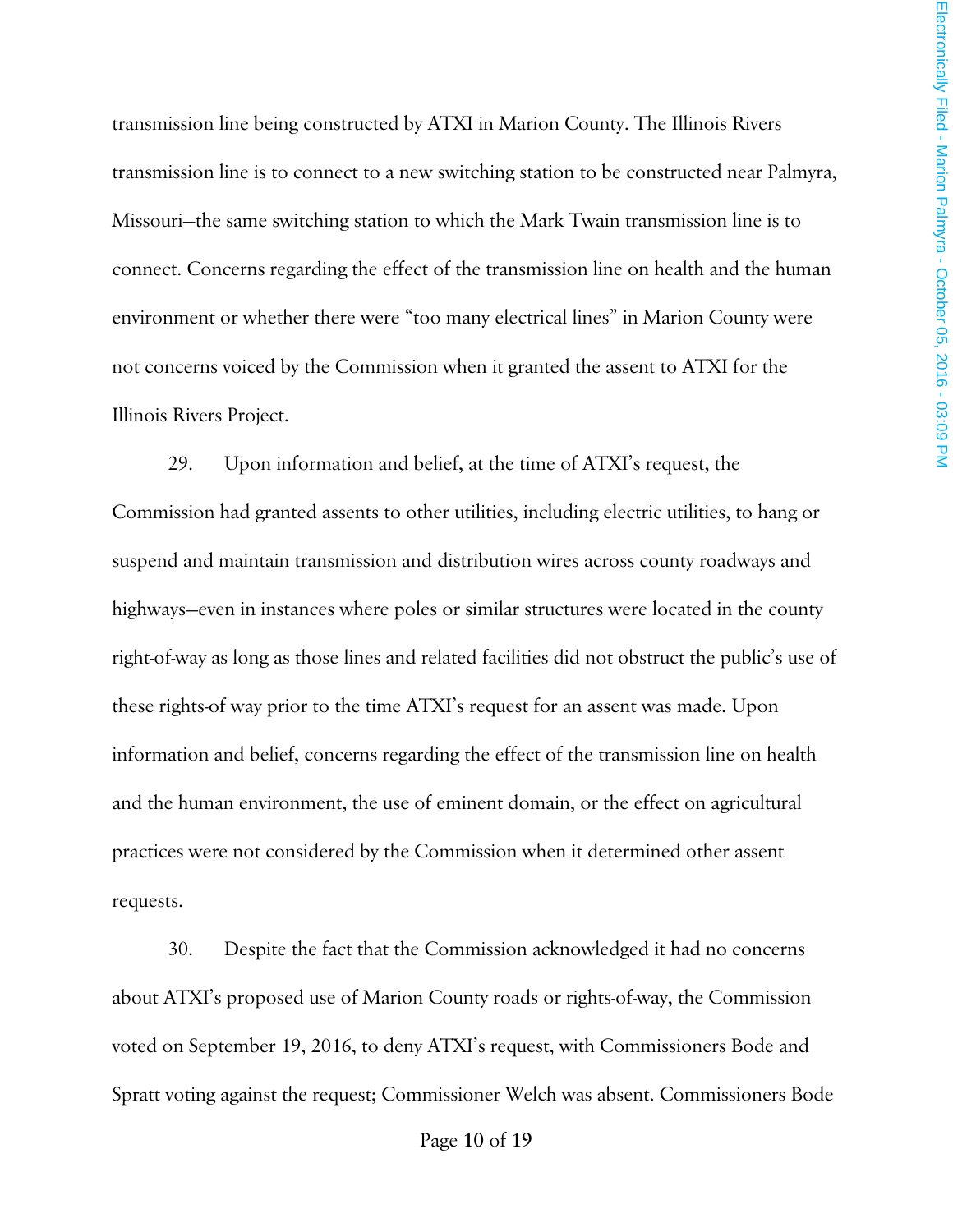and Spratt told the local newspaper that their votes were "in large part" based on constituent input. Also suggesting that the Commission's decision was simply political, Commissioner Bode remarked: "I'm sure there are people in favor of it, too, but the majority I've heard from oppose the project and that's what we carried through with today." Commissioner Bode, however, also pointed to the fact that Marion County had a "number of them [power lines] already" as the reason for denying ATXI's request.

# **Count I – For Administrative Review under section 536.150, RSMo.: The Commission's denial of the assent is unconstitutional, unlawful, invalid, unreasonable, arbitrary, capricious, and constitutes an abuse of discretion.**

31. Paragraphs 1-30 are incorporated herein by reference as if fully set forth.

 32. The Commission's denial of ATXI's request for an assent is unconstitutional, unlawful, invalid, unreasonable, arbitrary, capricious, and constitutes an abuse of discretion in that:

a. Section 229.100, RSMo. allows counties to act as the primary administrative authority over county roads and highways so as to prevent obstruction of or impediments to the use of those roads and highways; consequently, the Commission's denial of an assent to ATXI was arbitrary, capricious and involved an abuse of discretion in that the Commission categorically refused to consider the interests to be protected by section 229.100 by disregarding the fact that Mark Twain would not interfere with or obstruct the public's use and enjoyment of Marion County roads and highways.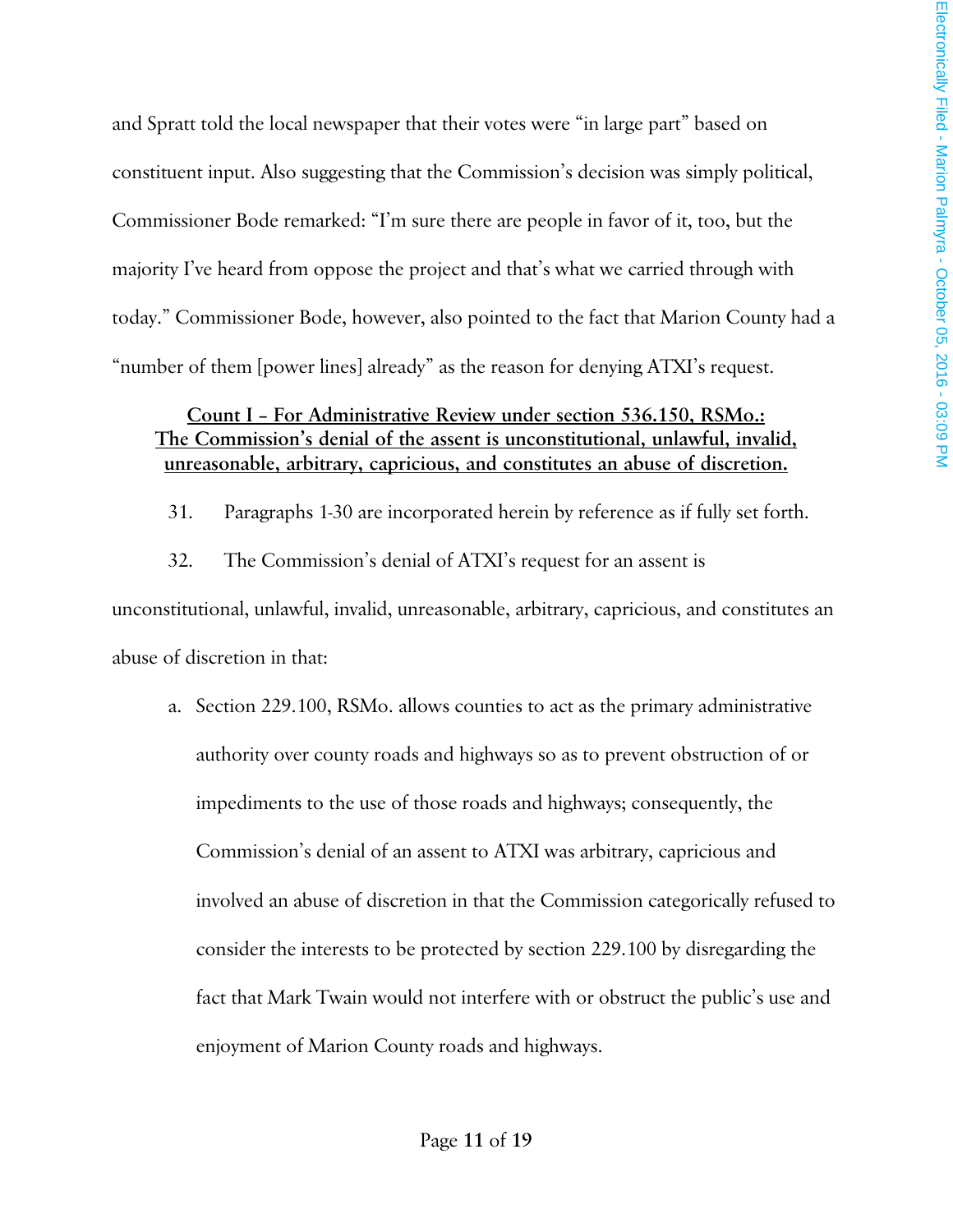- b. Prior to their decision to deny ATXI an assent for Mark Twain, the Commission, upon information and belief, had granted assents to other electric utilities, allowing these utilities to suspend or hang transmission wires over county roads, highways and rights-of-way without exception where those wires did not interfere with or obstruct the public's use and enjoyment of the roads, highways or rights-of way; as a result, the Commission's denial of ATXI's assent application violates Article I, Section 2 of the Missouri Constitution and the Fourteenth Amendment to the United States Constitution in that the Commission treated ATXI differently than all other similarly situated applicants without any rational basis to do so.
- c. The Commission's denial of ATXI's assent application is arbitrary and capricious because the Commission refused to apply the assent statute to ATXI as it had been applied to all other similarly-situated applicants.
- d. The Commission's denial of ATXI's assent application is unreasonable, unlawful and an abuse of discretion such that it shocks the sense of justice and indicates a lack of careful, deliberate consideration in that the Commissioners actively opposed Mark Twain years before ATXI's assent application was formally requested as evidenced by, among other things, the Commission's early adoption of a resolution against the Project, without affording ATXI any opportunity to present evidence or testimony to refute factual allegations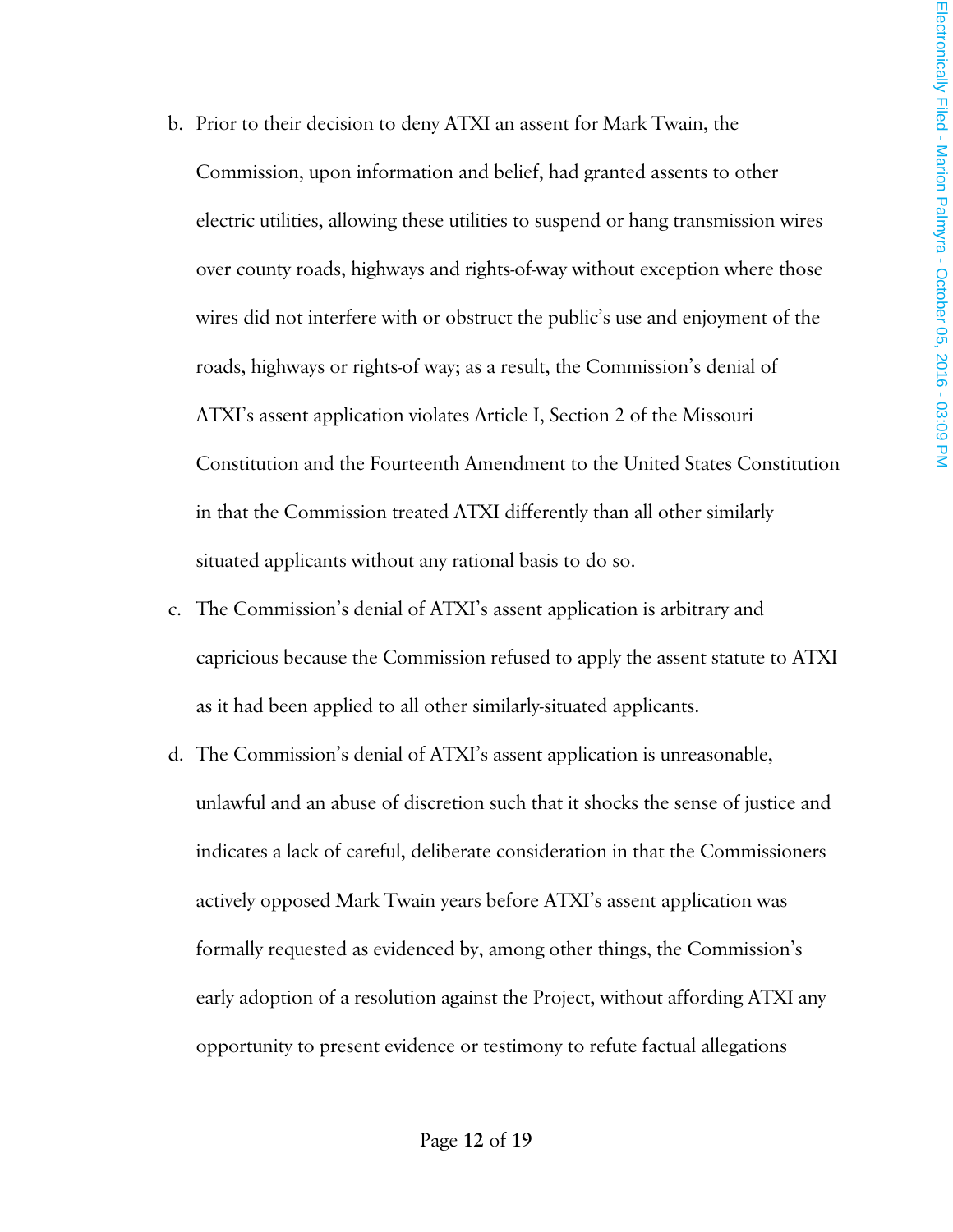asserted by its opponents, and the Commission's active opposition to the PSC's granting of a CCN.

 33. As a direct and proximate result of Respondents' abuse of discretion and the Commission's arbitrary, capricious, unconstitutional, unreasonable and unlawful denial of ATXI's assent application, ATXI has suffered and will continue to suffer immediate and irreparable injury, loss or damage in the absence of relief for which there is no adequate remedy at law.

 34. Section 49.230, RSMo. authorizes appeals from the decisions, findings and orders of county commissions under the provisions of Chapter 536. Under section 536.150, the Court is authorized to conduct judicial review of the Commission's denial of ATXI's assent application because the Commission is a body existing by statute, its decision is not subject to administrative review and there is no other provision for judicial inquiry into or review of its decision.

 35. This Court is authorized in such an action to determine the facts relevant to the questions presented and to determine if the Commission's refusal to grant the requested assent was unconstitutional, unlawful, unreasonable, arbitrary, capricious or involved an abuse of discretion and to order the body to take such action as it may be proper to require.

WHEREFORE, ATXI respectfully requests that this Court find the denial of ATXI's assent application to be unconstitutional, unlawful, arbitrary, capricious, unreasonable and that it constitutes an abuse of discretion and order the Commission to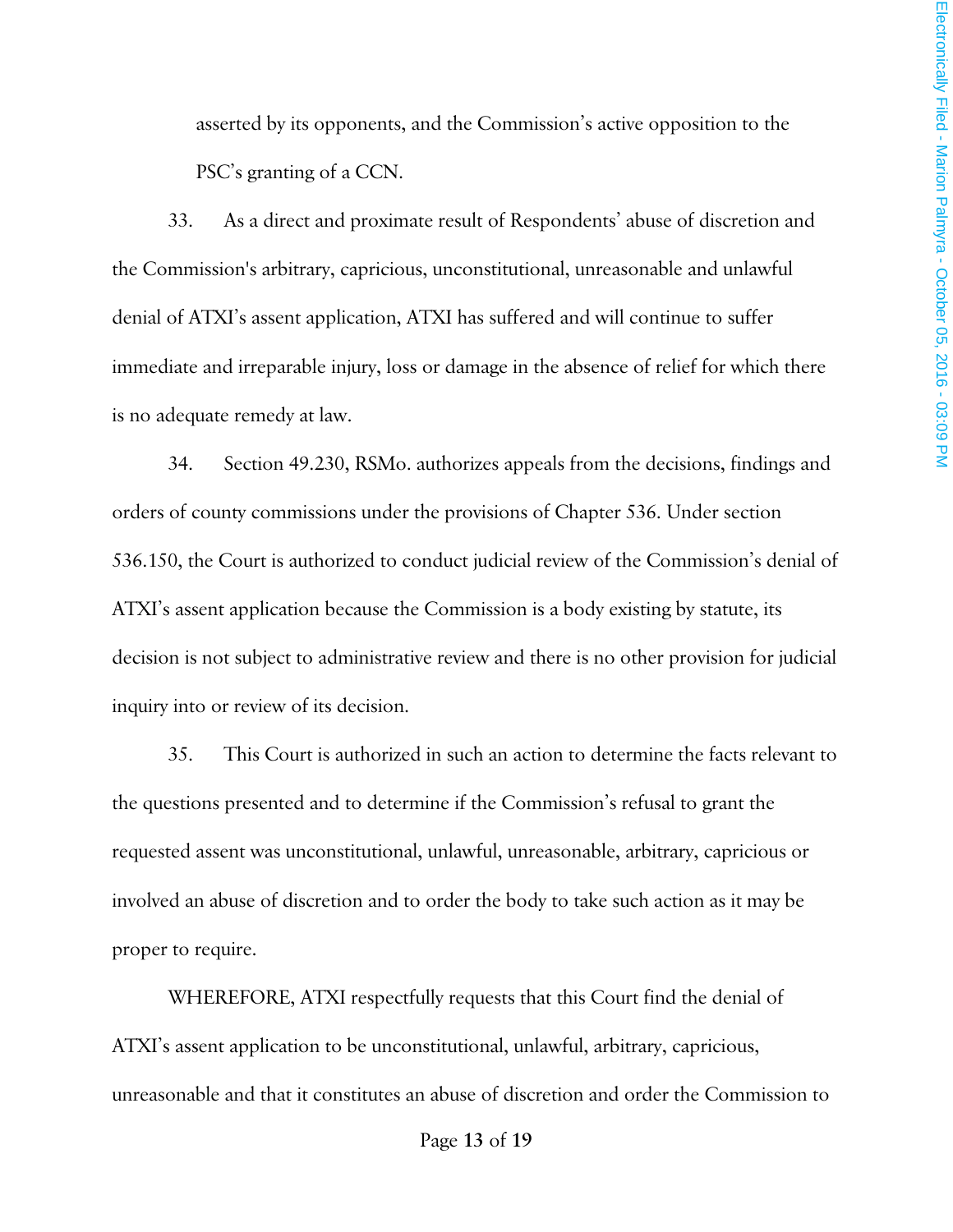reverse its decision to deny ATXI's assent application; order, adjudge and decree Respondents to immediately grant ATXI an assent for Mark Twain thereby allowing ATXI to hang or suspend and maintain transmission wires and related facilities over Marion County roads and highways; grant ATXI its costs; and order such other relief as this Court may deem just and proper.

# **Count II – For Administrative Review under section 536.150, RSMo.: The County Commission's denial of the assent exceeds its jurisdictional authority.**

36. Paragraphs 1-35 are incorporated herein by reference as if fully set forth.

 37. Outside of the management of the fiscal affairs of the county, county commissions possess no powers except those conferred by statute.

 38. The Missouri General Assembly manifested its legislative intent that the PSC act as the primary regulatory authority over public utilities in the state, and county commissions lack the jurisdictional authority to usurp the PSC's legislatively-delegated authority over those public utilities.

 39. Section 229.100, RSMo. authorizes a county commission to exercise jurisdiction over county roadways, highways, and county rights-of-way to the extent that a utility line or pole obstructs the public's use of those roadways, highways, or county rights-of-way.

 40. Eminent domain powers are delegated to electric utilities by the State pursuant to section 523.010, RSMo, and county commissions possess no authority to deprive an electric utility from exercising those eminent domain powers.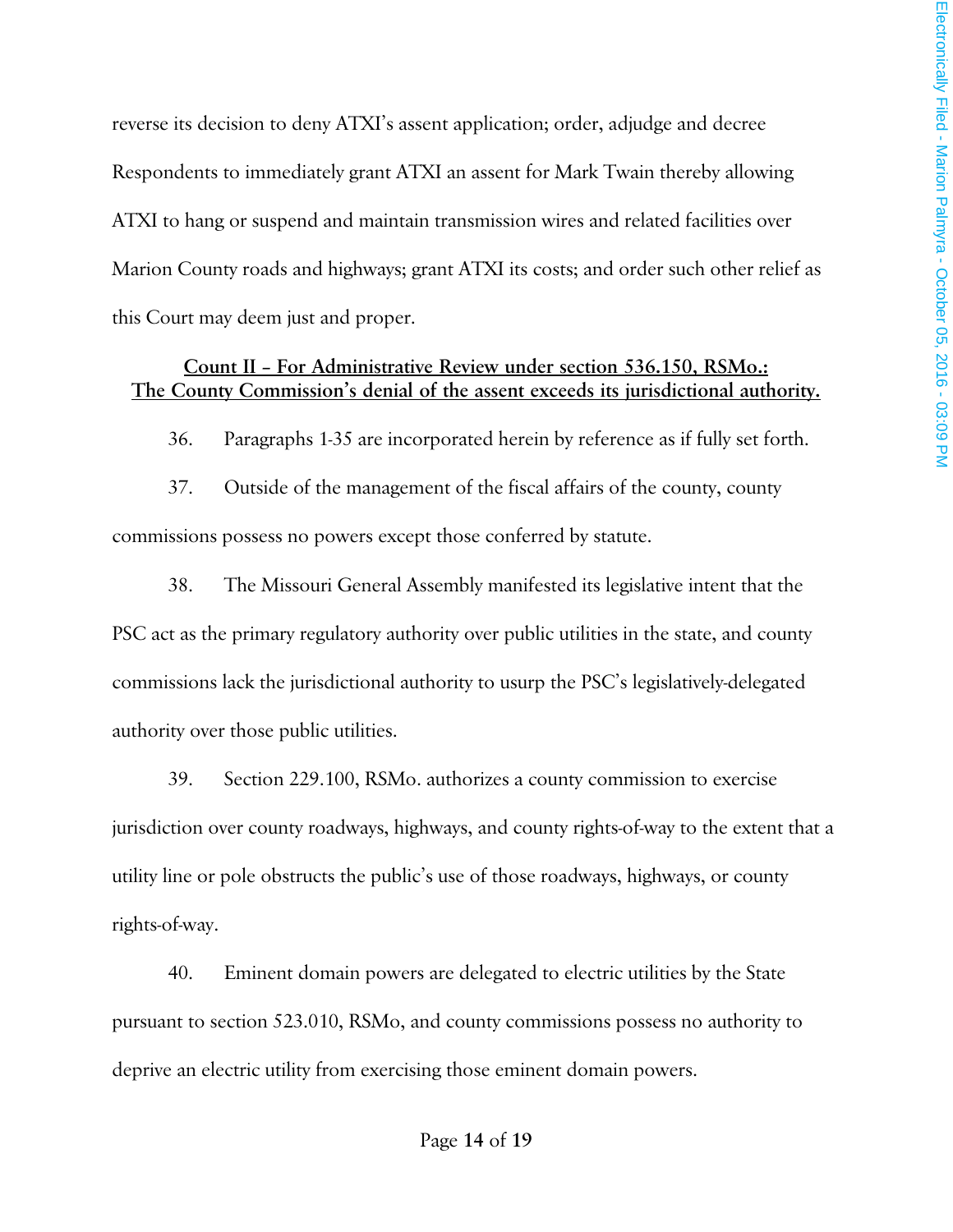41. The Commission's denial of ATXI's request for an assent exceeds its jurisdictional authority in that:

- a. The Commission's denial in this case, to the extent that it was based upon the determination that the Project was not of sufficient benefit to the citizens of Marion County, disregards the PSC finding that the Project was needed and beneficial to Missouri citizens and, as a result, conflicts with and unlawfully usurps the jurisdiction of the PSC and its regulation and control of those matters;
- b. The Commission's denial in this case, to the extent that it was based on arguments made by Neighbors United that it reduces property values, excessively interferes with farming practices, and/or poses a threat to human health and the environment, conflicts with and unlawfully invades the jurisdiction of the PSC and its regulation and control of those matters;
- c. The Commission's denial in this case, to the extent that it was based upon its opposition to ATXI's ability to exercise eminent domain powers, exceeds its jurisdiction in that the Commission does not have the jurisdiction to prohibit ATXI from exercising eminent domain powers delegated by the State; and
- d. The Commission's denial in this case exceeds its jurisdiction in that ATXI is not obstructing public use of any county road, highway or right-of-way.

 42. Section 49.230, RSMo. authorizes appeals from the decisions, findings and orders of county commissions under the provisions of Chapter 536. Under section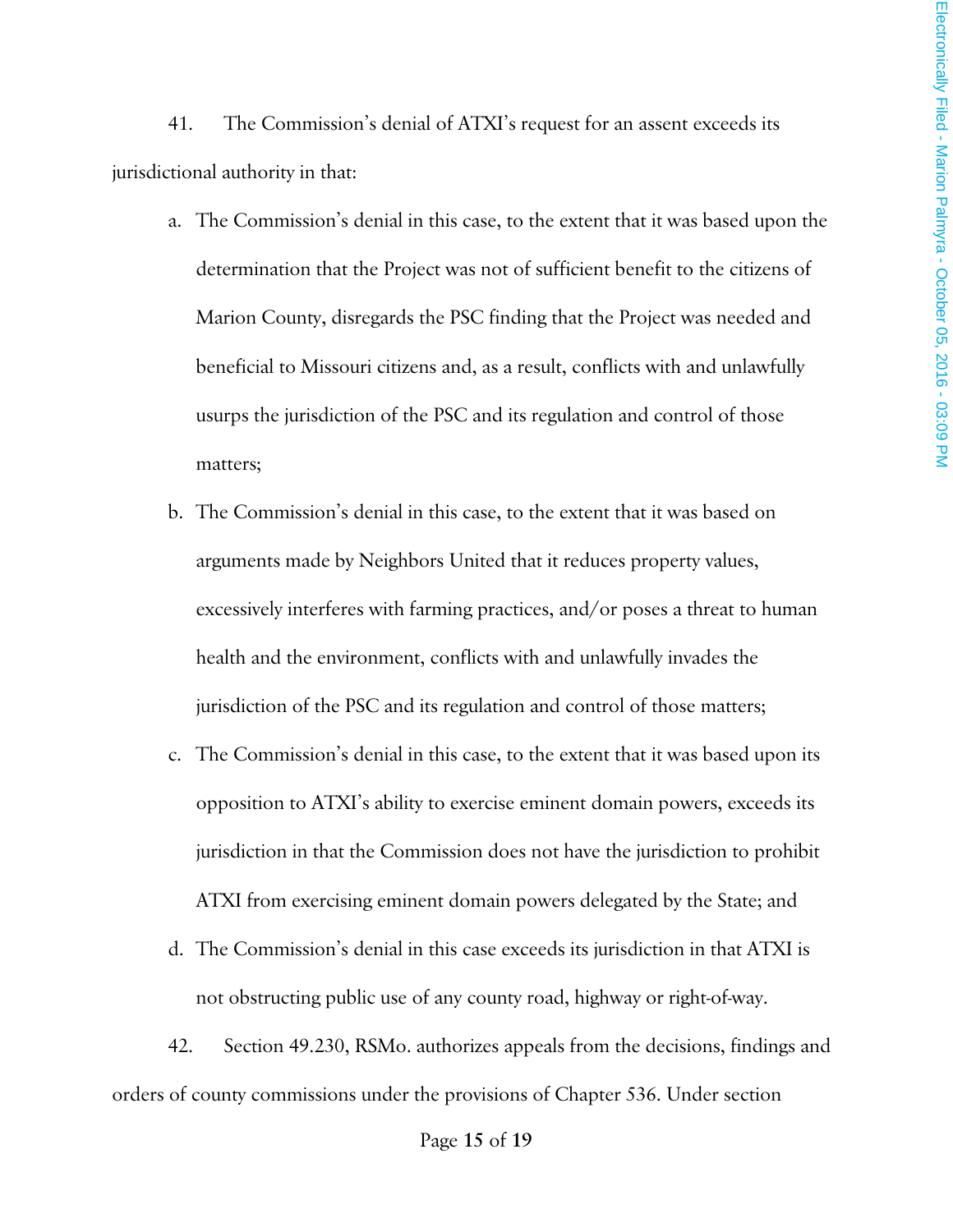536.150, the Court is authorized to conduct judicial review of the Commission's denial of ATXI's assent application because the Commission is a body existing by statute, its decision is not subject to administrative review and there is no other provision for judicial inquiry into or review of its decision.

 43. This Court is authorized in such an action to determine the facts relevant to the questions presented and to determine if the Commission's refusal to grant the requested assent exceeded its jurisdiction, and to order the body to take such action as it may be proper to require.

WHEREFORE, ATXI respectfully requests that this Court find that the denial of ATXI's assent application exceeded the Commission's jurisdiction and order the Commission to reverse its decision to deny ATXI's assent application; order, adjudge and decree Respondents to immediately grant ATXI an assent for Mark Twain thereby allowing ATXI to hang or suspend and maintain transmission wires and related facilities over Marion County roads and highways; grant ATXI its costs; and order such other relief as this Court may deem just and proper.

### **Count III – 42 U.S.C. § 1983: The Commission's violation of ATXI's Equal Protection Rights**

44. Paragraphs 1-43 are incorporated herein by reference as if fully set forth.

 45. In addition to the above allegations, ATXI brings this Count III pursuant to 42 U.S.C. § 1983 to enforce Constitutional rights guaranteed under the Fourteenth Amendment to the United States Constitution.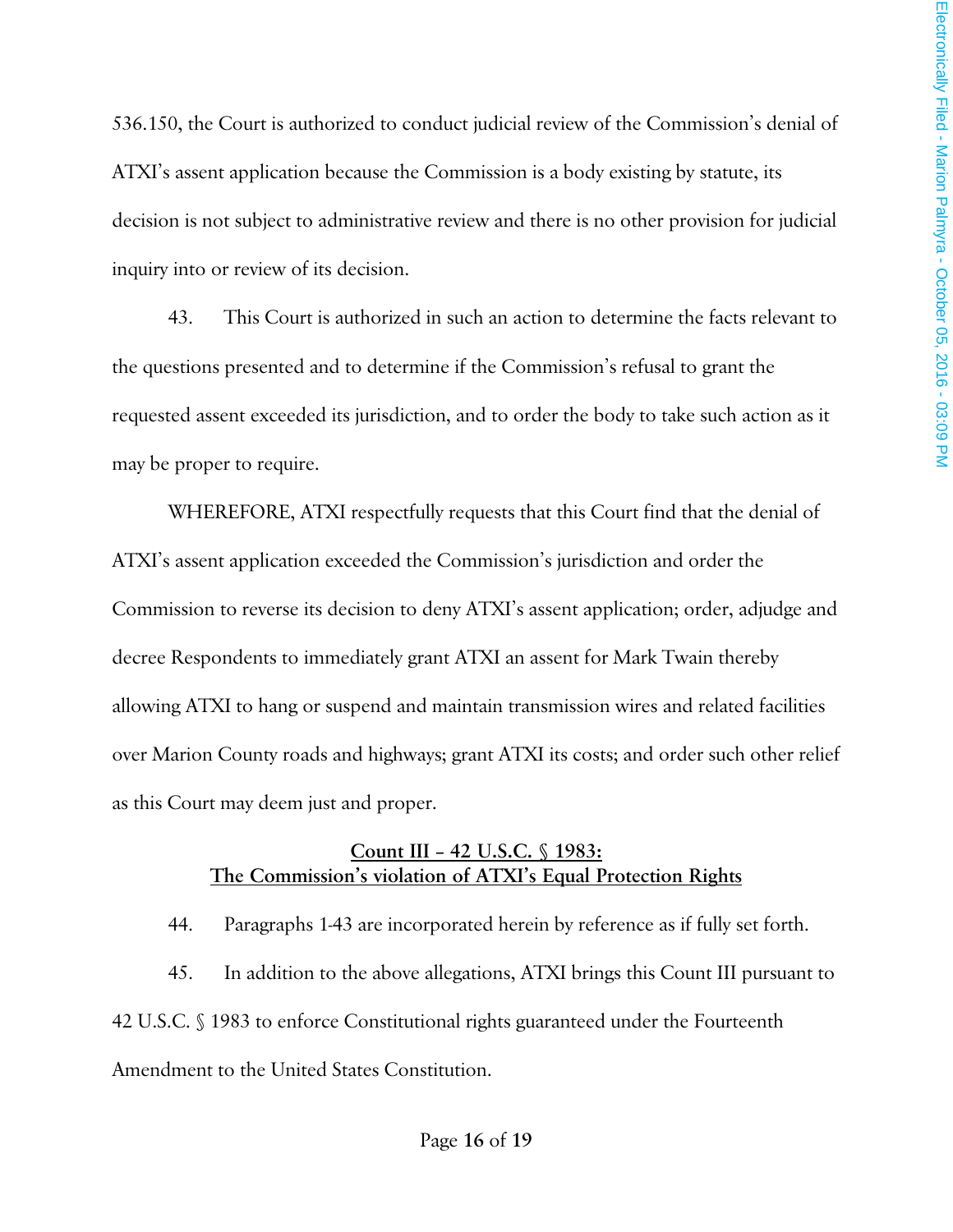46. Section 229.100, RSMo. authorizes Respondents to grant ATXI's assent application.

 47. Respondents have arbitrarily, capriciously, unlawfully and unconstitutionally applied the assent statute to deny ATXI's assent application.

 48. The assent statute, as applied to ATXI by Respondents, treats ATXI differently from other similarly-situated utilities that are allowed to hang or suspend transmission wires across county roads, highways and rights-of-way in Marion County in violation of the equal protection clause of the Fourteenth Amendment to the United States Constitution.

 49. There is no rational basis for the Respondents' disparate application of the assent statute.

 50. Respondent Commissioners intended to deprive ATXI of its constitutionally protected right of equal protection guaranteed by the Fourteenth Amendment to the United States Constitution by applying the assent statute to ATXI's assent application in a manner different than other similar assent applications, and their decision was officially adopted by the Respondent Commission.

 51. The assent statute, as applied to ATXI by Respondents, prohibits ATXI from continuing with construction of Mark Twain in Marion County.

 52. Respondents' disparate application of the assent statute to deny ATXI's assent application was done under color of law and violates clearly established principles of constitutional law.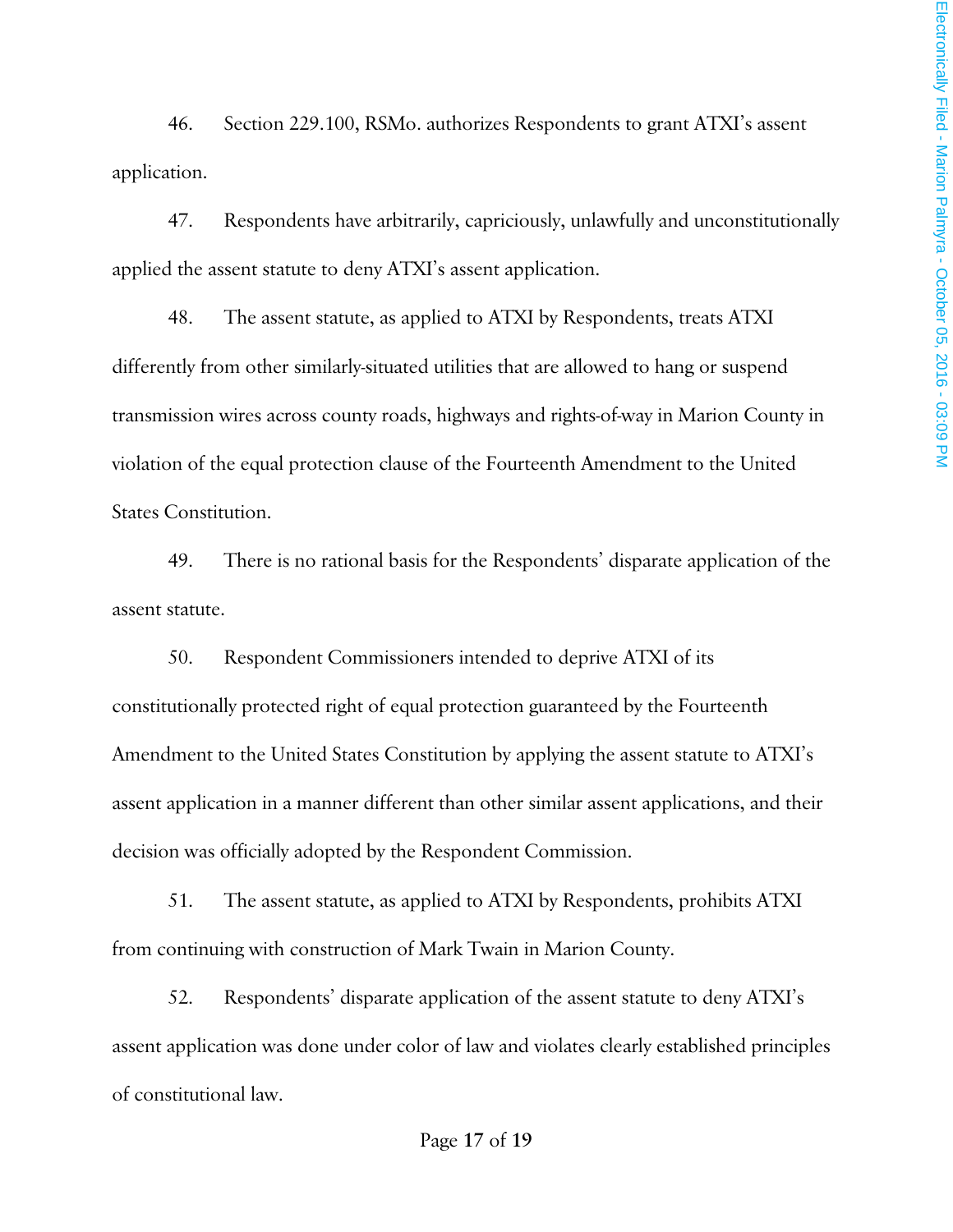53. As a direct and proximate result of Respondents' actions, ATXI has been deprived of its constitutionally protected Fourteenth Amendment rights and has been damaged, including amounts for attorneys' fees and costs.

 WHEREFORE, ATXI respectfully requests that this Court find that the denial of ATXI's assent application to be unconstitutional, order the Commission to reverse its decision to deny ATXI's assent application; order Respondents to immediately grant ATXI an assent for Mark Twain thereby allowing ATXI to hang or suspend and maintain transmission wires and other related facilities over Marion County roads and highways; grant ATXI its damages in a fair and just amount, including its attorney's fees and costs; and order such other relief as this Court may deem just and proper.